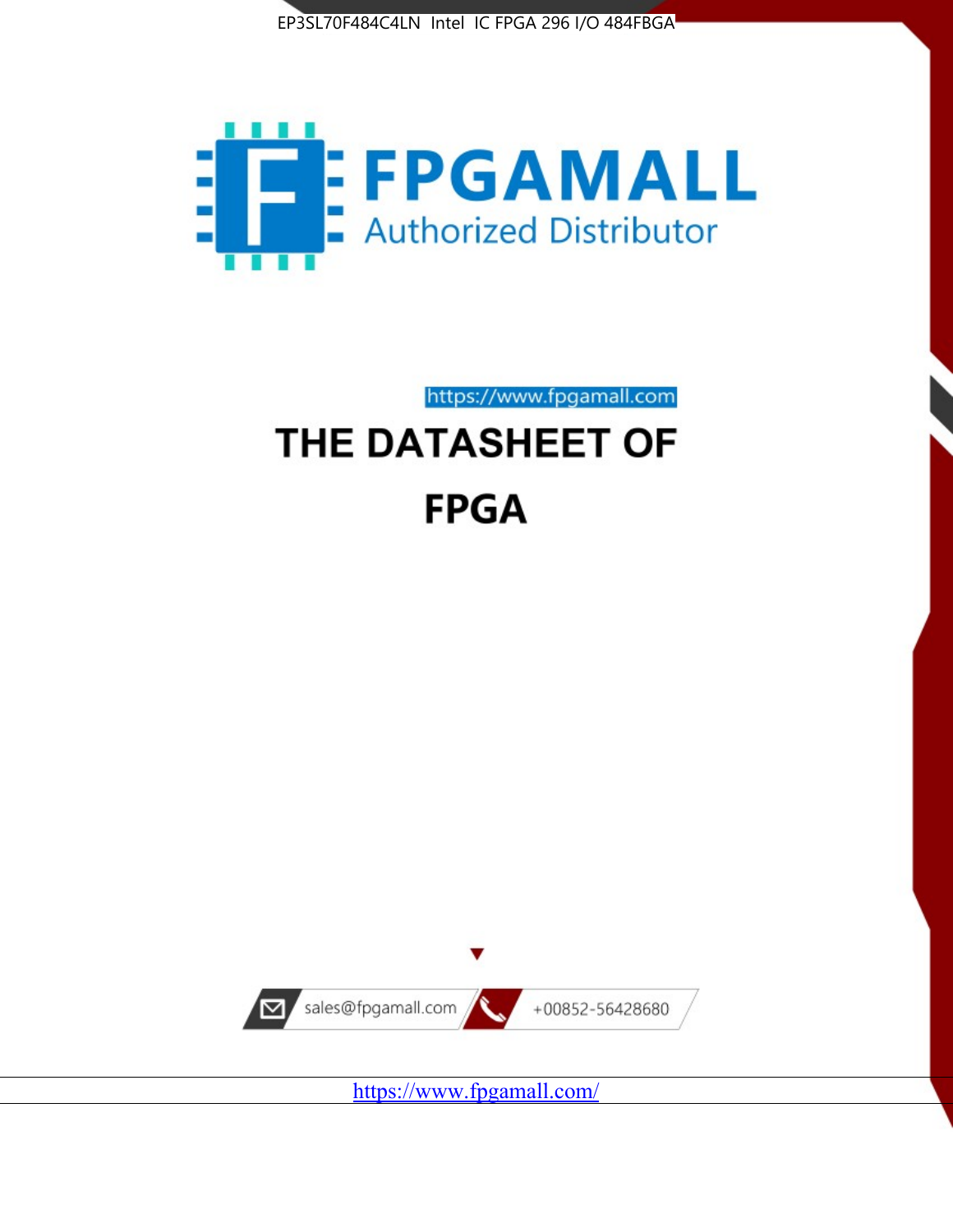

## **1. Stratix III Device Family Overview**

**SIII51001-1.8**

The Stratix® III family provides one of the most architecturally advanced, high-performance, low-power FPGAs in the marketplace.

Stratix III FPGAs lower power consumption through Altera's innovative Programmable Power Technology, which provides the ability to turn on the performance where needed and turn down the power consumption for blocks not in use. Selectable Core Voltage and the latest in silicon process optimizations are also employed to deliver the industry's lowest power, high-performance FPGAs.

Specifically designed for ease of use and rapid system integration, the Stratix III FPGA family offers two variants optimized to meet different application needs:

- The Stratix III *L* family provides balanced logic, memory, and multiplier ratios for mainstream applications.
- The Stratix III *E* family is memory- and multiplier-rich for data-centric applications.

Modular I/O banks with a common bank structure for vertical migration lend efficiency and flexibility to the high-speed I/O. Package and die enhancements with dynamic on-chip termination, output delay, and current strength control provide best-in-class signal integrity.

Based on a 1.1-V, 65-nm all-layer copper SRAM process, the Stratix III family is a programmable alternative to custom ASICs and programmable processors for high-performance logic, digital signal processing (DSP), and embedded designs.

Stratix III devices include optional configuration bit stream security through volatile or non-volatile 256-bit Advanced Encryption Standard (AES) encryption. Where ultra-high reliability is required, Stratix III devices include automatic error detection circuitry to detect data corruption by soft errors in the configuration random-access memory (CRAM) and user memory cells.

### **Features Summary**

Stratix III devices offer the following features:

- 48,000 to 338,000 equivalent logic elements (LEs) (refer to Table 1–1)
- 2,430 to 20,497 Kbits of enhanced TriMatrix memory consisting of three RAM block sizes to implement true dual-port memory and FIFO buffers
- High-speed DSP blocks provide dedicated implementation of 9×9, 12×12, 18×18, and 36×36 multipliers (at up to 550 MHz), multiply-accumulate functions, and finite impulse response (FIR) filters
- I/O:GND:PWR ratio of 8:1:1 along with on-die and on-package decoupling for robust signal integrity
- Programmable Power Technology, which minimizes power while maximizing device performance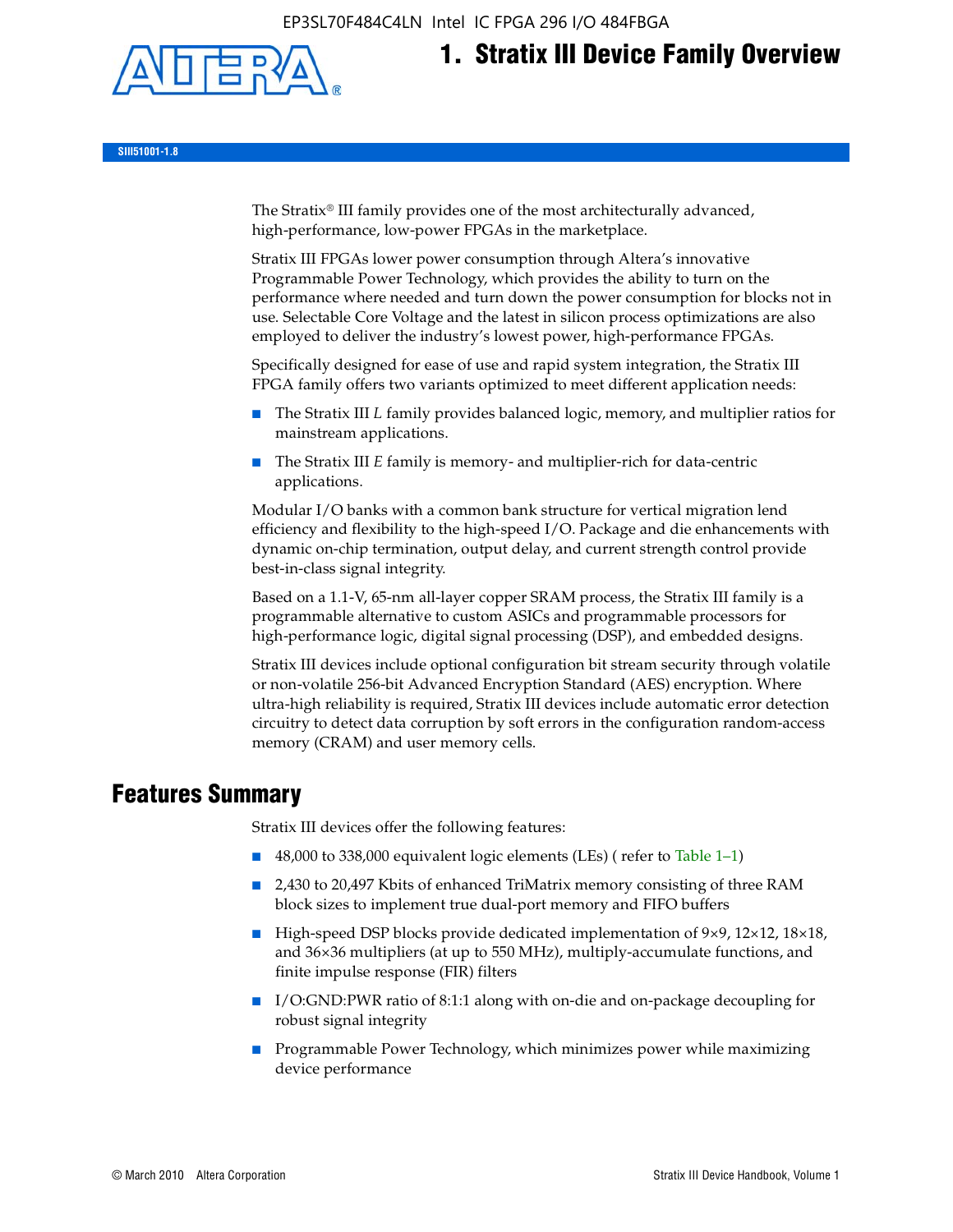- Selectable Core Voltage, available in low-voltage devices (L ordering code suffix), enables selection of lowest power or highest performance operation
- Up to 16 global clocks, 88 regional clocks, and 116 peripheral clocks per device
- Up to 12 phase-locked loops (PLLs) per device that support PLL reconfiguration, clock switchover, programmable bandwidth, clock synthesis, and dynamic phase shifting
- Memory interface support with dedicated DQS logic on all I/O banks
- Support for high-speed external memory interfaces including DDR, DDR2, DDR3 SDRAM, RLDRAM II, QDR II, and QDR II+ SRAM on up to 24 modular I/O banks
- Up to 1,104 user I/O pins arranged in 24 modular I/O banks that support a wide range of industry I/O standards
- Dynamic On-Chip Termination (OCT) with auto calibration support on all  $I/O$ banks
- High-speed differential I/O support with serializer/deserializer (SERDES) and dynamic phase alignment (DPA) circuitry for 1.6 Gbps performance
- Support for high-speed networking and communications bus standards including SPI-4.2, SFI-4, SGMII, Utopia IV, 10 Gigabit Ethernet XSBI, Rapid I/O, and NPSI
- The only high-density, high-performance FPGA with support for 256-bit AES volatile and non-volatile security key to protect designs
- Robust on-chip hot socketing and power sequencing support
- Integrated cyclical redundancy check (CRC) for configuration memory error detection with critical error determination for high availability systems support
- Built-in error correction coding (ECC) circuitry to detect and correct data errors in M144K TriMatrix memory blocks
- Nios<sup>®</sup> II embedded processor support
- Support for multiple intellectual property megafunctions from Altera® MegaCore® functions and Altera Megafunction Partners Program (AMPPSM)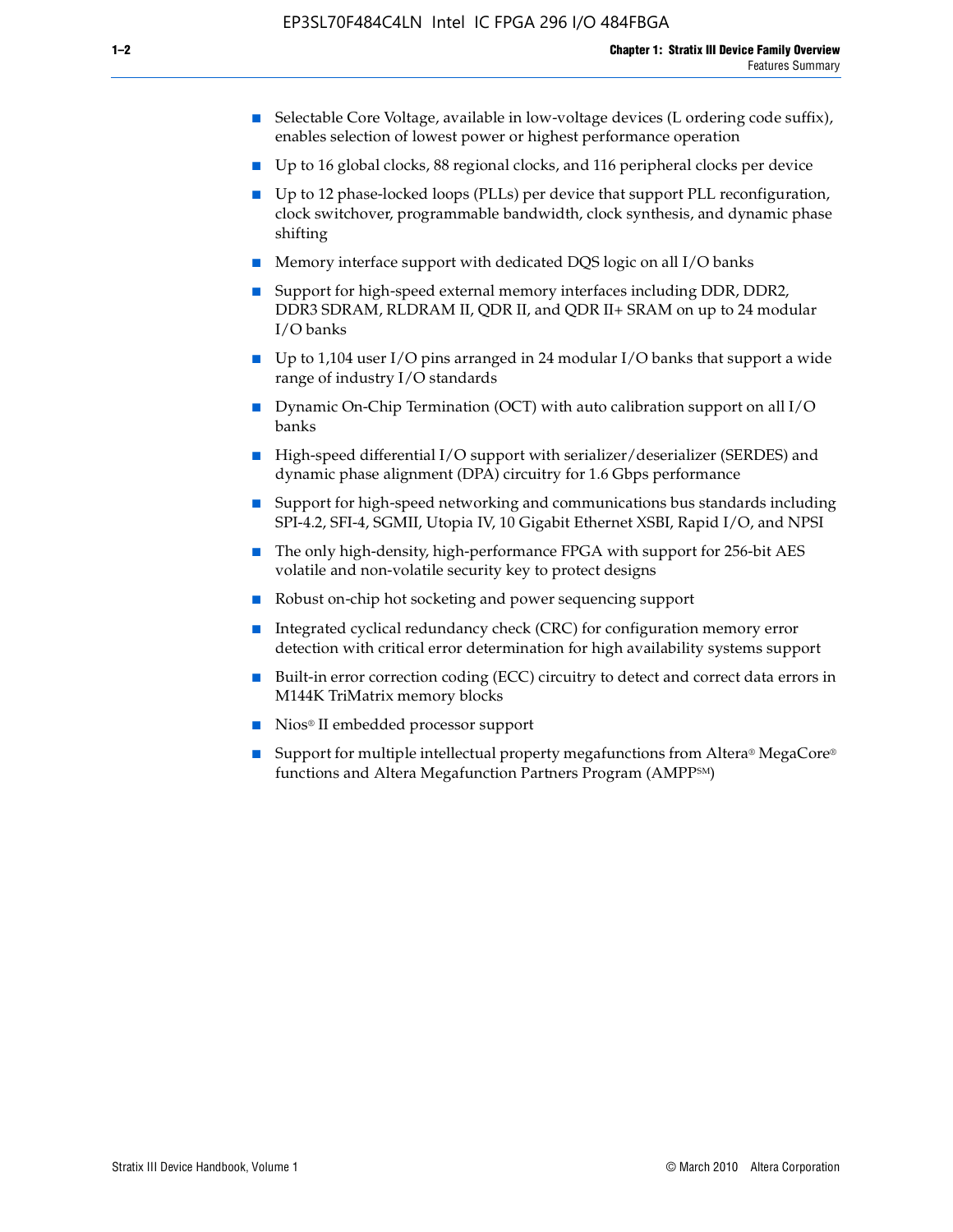#### Table 1–1 lists the Stratix III FPGA family features.

|                                       | Device/<br><b>Feature</b> | <b>ALMs</b> | <b>LEs</b> | M9K<br><b>Blocks</b> | <b>M144K</b><br><b>Blocks</b> | <b>MLAB</b><br><b>Blocks</b> | <b>Total</b><br>Embedded<br><b>RAM Kbits</b> | <b>MLAB</b><br><b>RAM</b><br><b>Kbits</b><br>(1) | <b>Total</b><br><b>RAM</b><br>Kbits $(2)$ | $18\times18$ -bit<br><b>Multipliers</b><br>(FIR Mode) | <b>PLLs</b><br>(3) |
|---------------------------------------|---------------------------|-------------|------------|----------------------|-------------------------------|------------------------------|----------------------------------------------|--------------------------------------------------|-------------------------------------------|-------------------------------------------------------|--------------------|
|                                       | EP3SL50                   | 19K         | 47.5K      | 108                  | 6                             | 950                          | 1,836                                        | 297                                              | 2,133                                     | 216                                                   | 4                  |
|                                       | EP3SL70                   | 27K         | 67.5K      | 150                  | 6                             | 1,350                        | 2,214                                        | 422                                              | 2,636                                     | 288                                                   | 4                  |
| <b>Stratix III</b>                    | EP3SL110                  | 43K         | 107.5K     | 275                  | 12                            | 2,150                        | 4,203                                        | 672                                              | 4,875                                     | 288                                                   | 8                  |
| Logic<br>Family                       | EP3SL150                  | 57K         | 142.5K     | 355                  | 16                            | 2,850                        | 5,499                                        | 891                                              | 6,390                                     | 384                                                   | 8                  |
|                                       | EP3SL200                  | 80K         | 200K       | 468                  | 36                            | 4,000                        | 9,396                                        | 1,250                                            | 10,646                                    | 576                                                   | 12                 |
|                                       | EP3SL340                  | 135K        | 337.5K     | 1,040                | 48                            | 6,750                        | 16,272                                       | 2,109                                            | 18,381                                    | 576                                                   | 12                 |
|                                       | EP3SE50                   | 19K         | 47.5K      | 400                  | 12                            | 950                          | 5,328                                        | 297                                              | 5,625                                     | 384                                                   | 4                  |
| <b>Stratix III</b><br><b>Enhanced</b> | EP3SE80                   | 32K         | 80K        | 495                  | 12                            | 1,600                        | 6,183                                        | 500                                              | 6,683                                     | 672                                                   | 8                  |
| Family                                | EP3SE110                  | 43K         | 107.5K     | 639                  | 16                            | 2,150                        | 8.055                                        | 672                                              | 8,727                                     | 896                                                   | 8                  |
|                                       | EP3SE260                  | 102K        | 255K       | 864                  | 48                            | 5,100                        | 14,688                                       | 1,594                                            | 16,282                                    | 768                                                   | 12                 |

**Table 1–1.** FPGA Family Features for Stratix III Devices

**Notes to Table 1–1:**

(1) MLAB ROM mode supports twice the number of MLAB RAM Kbits.

(2) For total ROM Kbits, use this equation to calculate: Total ROM Kbits = Total Embedded RAM Kbits +  $[(# of MLAB blocks × 640)/1024]$ 

(3) The availability of the PLLs shown in this column is based on the device with the largest package. Refer to the *[Clock Networks and PLLs in Stratix](http://www.altera.com/literature/hb/stx3/stx3_siii51006.pdf)  [III Devices](http://www.altera.com/literature/hb/stx3/stx3_siii51006.pdf)* chapter in volume 1 of the *Stratix III Device Handbook* for the availability of the PLLs for each device.

> The Stratix III logic family (*L*) offers balanced logic, memory, and multipliers to address a wide range of applications, while the enhanced family (*E*) offers more memory and multipliers per logic and is ideal for wireless, medical imaging, and military applications.

Stratix III devices are available in space-saving FineLine BGA (FBGA) packages (refer to Table 1–2 and Table 1–3).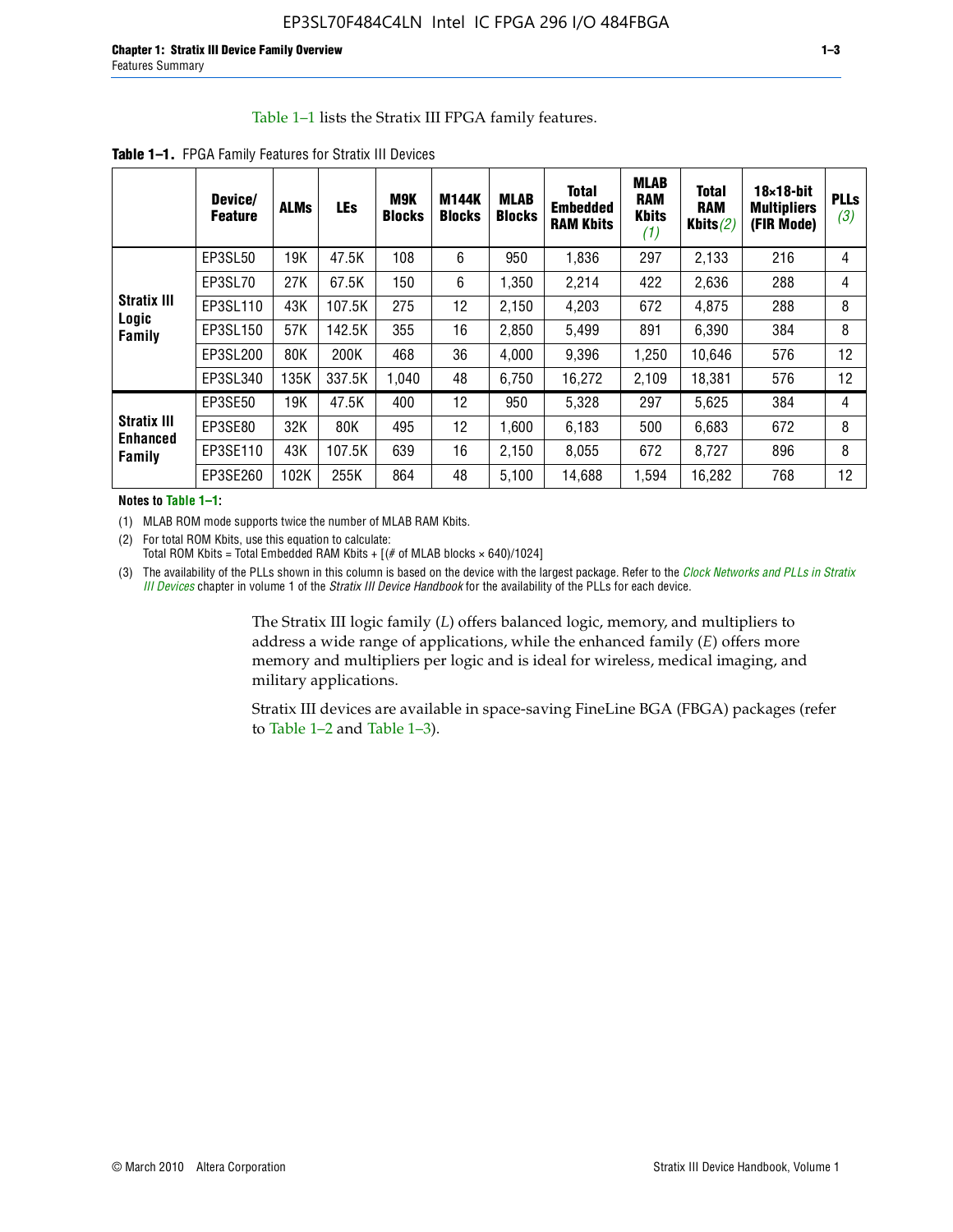Table 1–2 lists the Stratix III FPGA package options and I/O pin counts.

|  | <b>Table 1–2.</b> Package Options and I/O Pin Counts <i>(Note 1)</i> |             |          |  |
|--|----------------------------------------------------------------------|-------------|----------|--|
|  |                                                                      | $- - - - -$ | $\cdots$ |  |

| <b>Device</b> | 484-Pin<br><b>FineLine</b><br>BGA(2) | <b>780-Pin</b><br><b>FineLine</b><br>BGA(2) | <b>1152-Pin</b><br><b>FineLine</b><br>BGA(2) | <b>1517-Pin</b><br><b>FineLine BGA</b><br>(3) | <b>1760-Pin</b><br><b>FineLine BGA</b><br>(3) |
|---------------|--------------------------------------|---------------------------------------------|----------------------------------------------|-----------------------------------------------|-----------------------------------------------|
| EP3SL50       | 296                                  | 488                                         |                                              |                                               |                                               |
| EP3SL70       | 296                                  | 488                                         |                                              |                                               |                                               |
| EP3SL110      |                                      | 488                                         | 744                                          |                                               |                                               |
| EP3SL150      |                                      | 488                                         | 744                                          |                                               |                                               |
| EP3SL200      |                                      | 488 $(5)$                                   | 744                                          | 976                                           |                                               |
| EP3SL340      |                                      |                                             | 744(4)                                       | 976                                           | 1,120                                         |
| EP3SE50       | 296                                  | 488                                         |                                              |                                               |                                               |
| EP3SE80       |                                      | 488                                         | 744                                          |                                               |                                               |
| EP3SE110      |                                      | 488                                         | 744                                          |                                               |                                               |
| EP3SE260      |                                      | /488(5)                                     | 744                                          | 976                                           |                                               |

#### **Notes to Table 1–2:**

(1) The arrows indicate vertical migration.

- (2) All I/O pin counts include eight dedicated clock inputs (CLK1p, CLK1n, CLK3p, CLK3n, CLK8p, CLK8n, CLK10p, and CLK10n) that can be used for data inputs.
- (3) All I/O pin counts include eight dedicated clock inputs (CLK1p, CLK1n, CLK3p, CLK3n, CLK8p, CLK8n, CLK10p, and CLK10n) and eight dedicated corner PLL clock inputs (PLL\_L1\_CLKp, PLL\_L1\_CLKn, PLL\_L4\_CLKp, PLL\_L4\_CLKn, PLL\_R4\_CLKp, PLL\_R4\_CLKn, PLL\_R1\_CLKp, and PLL\_R1\_CLKn) that can be used for data inputs.
- (4) The EP3SL340 FPGA is offered only in the H1152 package, but not offered in the F1152 package.
- (5) The EP3SE260 and EP3SL200 FPGAs are offered only in the H780 package, but not offered in the F780 package.

All Stratix III devices support vertical migration within the same package (for example, you can migrate between the EP3SL50 and EP3SL70 devices in the 780-pin FineLine BGA package). Vertical migration allows you to migrate to devices whose dedicated pins, configuration pins, and power pins are the same for a given package across device densities.

To ensure that a board layout supports migratable densities within one package offering, enable the applicable vertical migration path within the Quartus® II software. On the Assignments menu, point to **Device** and click **Migration Devices**. You can migrate from the *L* family to the *E* family without increasing the number of LEs available. This minimizes the cost of vertical migration.

Table 1–3 lists the Stratix III FineLine BGA (FBGA) package sizes.

| <b>Table 1-3.</b> FineLine BGA Package Sizes |  |  |  |  |
|----------------------------------------------|--|--|--|--|
|----------------------------------------------|--|--|--|--|

| <b>Dimension</b>     | 484 Pin | 780 Pin | <b>1152 Pin</b> | <b>1517 Pin</b> | <b>1760 Pin</b> |
|----------------------|---------|---------|-----------------|-----------------|-----------------|
| Pitch (mm)           | 1.00    | 1.00    | 1.00            | 1.00            | 1.00            |
| Area $(mm^2)$        | 529     | 841     | 1.225           | 1.600           | 1.849           |
| Length/Width (mm/mm) | 23/23   | 29/29   | 35/35           | 40/40           | 43/43           |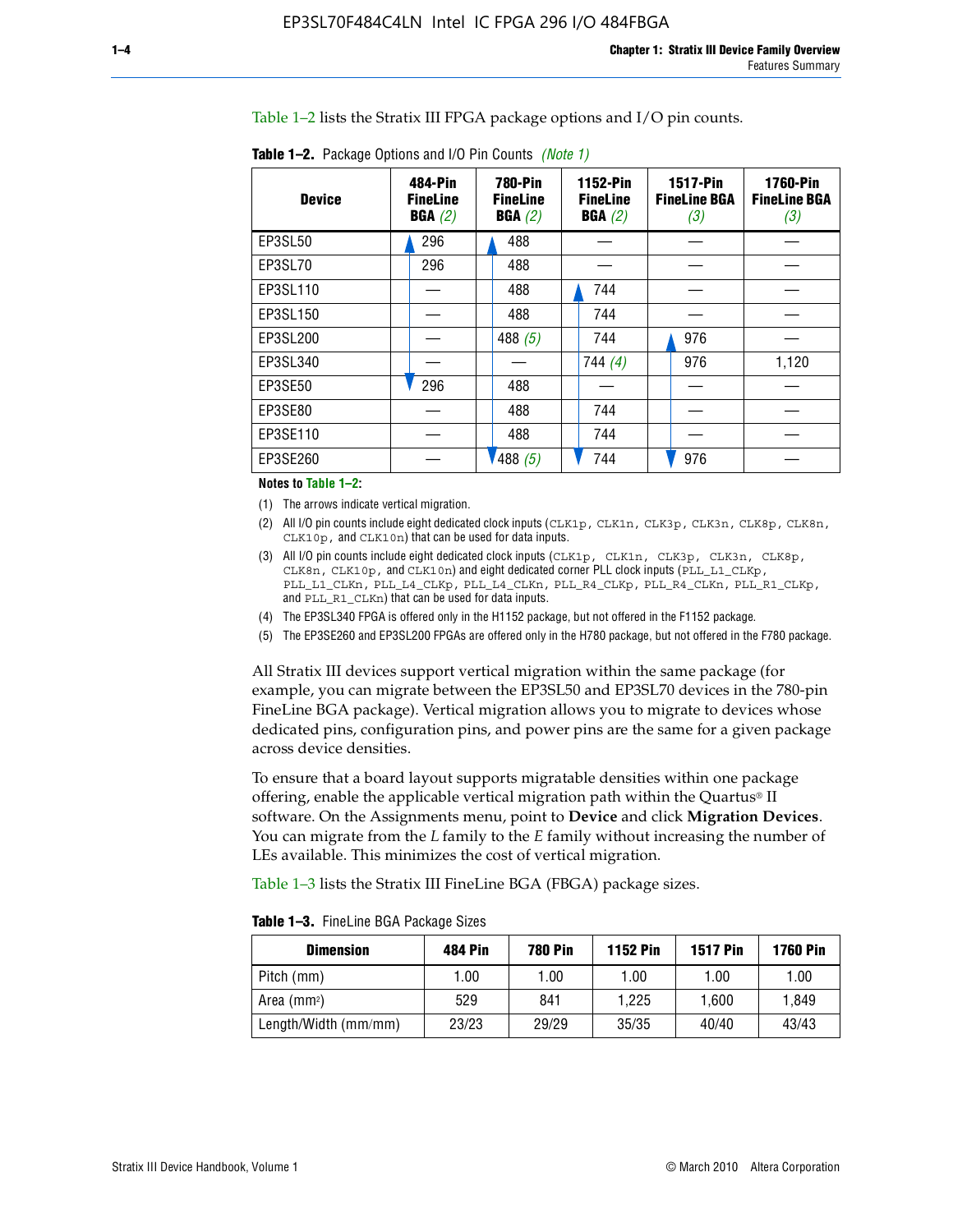Table 1–4 lists the Stratix III Hybrid FineLine BGA (HBGA) package sizes.

**Table 1–4.** Hybrid FineLine BGA Package Sizes

| <b>Dimension</b>     | <b>780 Pin</b> | <b>1152 Pin</b> |
|----------------------|----------------|-----------------|
| Pitch (mm)           | 1.00           | 1.00            |
| Area $(mm^2)$        | 1.089          | 1.600           |
| Length/Width (mm/mm) | 33/33          | 40/40           |

Stratix III devices are available in up to three speed grades: –2, –3, and –4, with –2 being the fastest. Stratix III devices are offered in both commercial and industrial temperature range ratings with leaded and lead-free packages. Selectable Core Voltage is available in specially marked low-voltage devices (*L* ordering code suffix).

Table 1–5 lists the Stratix III device speed grades.

Table 1-5. Speed Grades for Stratix III Devices (Part 1 of 2)

| <b>Device</b> | <b>Temperature</b><br>Grade | 484 - Pin<br><b>FineLine</b><br><b>BGA</b> | <b>780-Pin</b><br><b>FineLine</b><br><b>BGA</b> | <b>780-Pin</b><br><b>Hybrid</b><br><b>FineLine</b><br><b>BGA</b> | 1152-Pin<br><b>FineLine</b><br><b>BGA</b> | 1152-Pin<br><b>Hybrid</b><br><b>FineLine</b><br><b>BGA</b> | 1517-Pin<br><b>FineLine</b><br><b>BGA</b> | <b>1760-Pin</b><br><b>FineLine</b><br><b>BGA</b> |
|---------------|-----------------------------|--------------------------------------------|-------------------------------------------------|------------------------------------------------------------------|-------------------------------------------|------------------------------------------------------------|-------------------------------------------|--------------------------------------------------|
| EP3SL50       | Commercial                  | $-2, -3, -4,$<br>$-4L$                     | $-2, -3, -4,$<br>$-4L$                          |                                                                  |                                           |                                                            |                                           |                                                  |
|               | Industrial                  | $-3, -4, -4L$                              | $-3, -4, -4L$                                   | $\equiv$                                                         | $\equiv$                                  | $\overline{\phantom{0}}$                                   |                                           | $\overline{\phantom{0}}$                         |
| EP3SL70       | Commercial                  | $-2, -3, -4,$<br>$-4L$                     | $-2, -3, -4,$<br>$-41$                          |                                                                  |                                           |                                                            |                                           |                                                  |
|               | Industrial                  | $-3, -4, -4L$                              | $-3, -4, -4L$                                   | $\overbrace{\phantom{1232211}}$                                  |                                           | $\overline{\phantom{0}}$                                   | $\overline{\phantom{0}}$                  | $\overline{\phantom{0}}$                         |
| EP3SL110      | Commercial                  |                                            | $-2, -3, -4,$<br>$-4L$                          |                                                                  | $-2, -3, -4,$<br>$-4L$                    |                                                            |                                           |                                                  |
|               | Industrial                  | $\equiv$                                   | $-3, -4, -4L$                                   | $\frac{1}{1}$                                                    | $-3, -4, -4L$                             | $\frac{1}{2}$                                              |                                           | $\overline{\phantom{0}}$                         |
| EP3SL150      | Commercial                  |                                            | $-2, -3, -4,$<br>$-41$                          |                                                                  | $-2, -3, -4,$<br>$-41$                    |                                                            |                                           |                                                  |
|               | Industrial                  | $\overline{\phantom{m}}$                   | $-3, -4, -4L$                                   | $\equiv$                                                         | $-3, -4, -4L$                             | $\overline{\phantom{0}}$                                   | $\overline{\phantom{0}}$                  | $\overbrace{\phantom{12322111}}$                 |
| EP3SL200      | Commercial                  |                                            |                                                 | $-2, -3, -4,$<br>$-4L$                                           | $-2, -3, -4,$<br>$-4L$                    |                                                            | $-2,-3,-4,$<br>$-4L$                      |                                                  |
|               | Industrial (1)              | $\equiv$                                   | $\equiv$                                        | $-3, -4, -4L$                                                    | $-3, -4, -4L$                             | $\equiv$                                                   | $-3, -4, -4L$                             | $\equiv$                                         |
| EP3SL340      | Commercial                  |                                            | $\equiv$                                        |                                                                  | $\overline{\phantom{m}}$                  |                                                            | $-2, -3, -4$ $-2, -3, -4$                 | $-2, -3, -4$                                     |
|               | Industrial (1)              |                                            | $\equiv$                                        | $\qquad \qquad -$                                                | $\overline{\phantom{0}}$                  |                                                            | $-3, -4, -4$ $-3, -4, -4$                 | $-3, -4, -4L$                                    |
| EP3SE50       | Commercial                  | $-2, -3, -4,$<br>$-4L$                     | $-2, -3, -4,$<br>$-4L$                          |                                                                  |                                           |                                                            |                                           |                                                  |
|               | Industrial                  | $-3, -4, -4L$                              | $-3, -4, -4L$                                   |                                                                  | $\overline{\phantom{0}}$                  |                                                            | $\overline{\phantom{0}}$                  | $\overline{\phantom{0}}$                         |
| EP3SE80       | Commercial                  |                                            | $-2, -3, -4,$<br>$-41$                          |                                                                  | $-2, -3, -4,$<br>$-4L$                    |                                                            |                                           |                                                  |
|               | Industrial                  | $\overline{\phantom{m}}$                   | $-3, -4, -4L$                                   |                                                                  | $-3, -4, -4L$                             |                                                            | $\equiv$                                  |                                                  |
| EP3SE110      | Commercial                  |                                            | $-2, -3, -4,$<br>$-4L$                          |                                                                  | $-2, -3, -4,$<br>$-4L$                    |                                                            |                                           |                                                  |
|               | Industrial                  |                                            | $-3, -4, -4L$                                   | $\equiv$                                                         | $-3, -4, -4L$                             |                                                            |                                           |                                                  |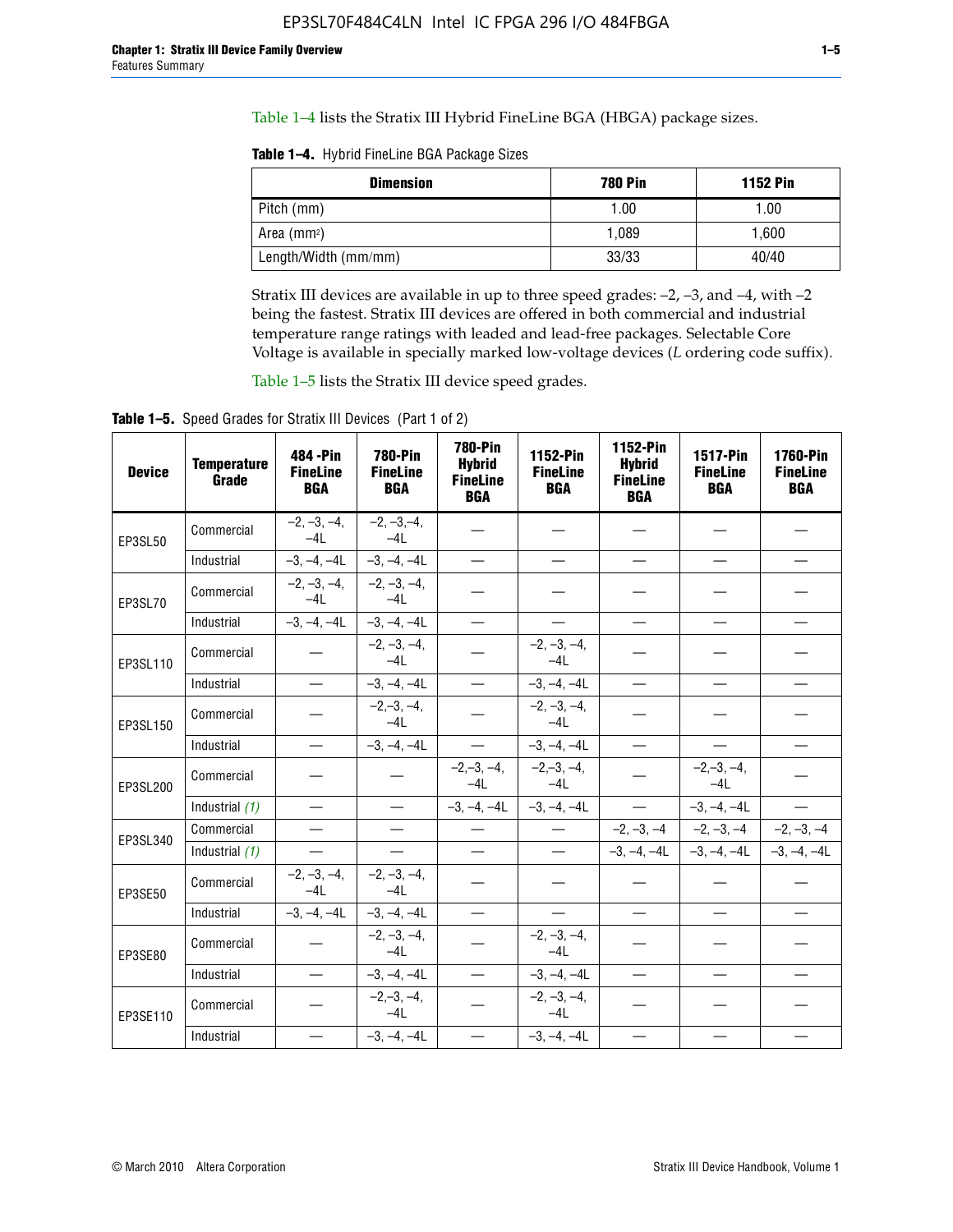| <b>Device</b> | <b>Temperature</b><br>Grade | 484 - Pin<br><b>FineLine</b><br><b>BGA</b> | <b>780-Pin</b><br><b>FineLine</b><br><b>BGA</b> | <b>780-Pin</b><br><b>Hybrid</b><br><b>FineLine</b><br><b>BGA</b> | 1152-Pin<br><b>FineLine</b><br>BGA | 1152-Pin<br><b>Hybrid</b><br><b>FineLine</b><br><b>BGA</b> | <b>1517-Pin</b><br><b>FineLine</b><br><b>BGA</b> | <b>1760-Pin</b><br><b>FineLine</b><br><b>BGA</b> |
|---------------|-----------------------------|--------------------------------------------|-------------------------------------------------|------------------------------------------------------------------|------------------------------------|------------------------------------------------------------|--------------------------------------------------|--------------------------------------------------|
| EP3SE260      | Commercial                  |                                            |                                                 | $-2, -3, -4,$<br>$-4L$                                           | $-2, -3, -4,$<br>$-4L$             |                                                            | $-2, -3, -4,$<br>$-4L$                           |                                                  |
|               | Industrial $(1)$            |                                            |                                                 | $-3, -4, -4L$                                                    | $-3, -4, -4L$                      |                                                            | $-3, -4, -4L$                                    |                                                  |

**Table 1–5.** Speed Grades for Stratix III Devices (Part 2 of 2)

**Note to Table 1–5:**

(1) For EP3SL340, EP3SL200, and EP3SE260 devices, the industrial junction temperature range for –4L is 0–100°C, regardless of supply voltage.

## **Architecture Features**

The following section describes the various features of the Stratix III family FPGAs.

#### **Logic Array Blocks and Adaptive Logic Modules**

The Logic Array Block (LAB) is composed of basic building blocks known as Adaptive Logic Modules (ALMs) that can be configured to implement logic, arithmetic, and register functions. Each LAB consists of ten ALMs, carry chains, shared arithmetic chains, LAB control signals, local interconnect, and register chain connection lines. ALMs are part of a unique, innovative logic structure that delivers faster performance, minimizes area, and reduces power consumption. ALMs expand the traditional 4-input look-up table architecture to 7 inputs, increasing performance by reducing LEs, logic levels, and associated routing. In addition, ALMs maximize DSP performance with dedicated functionality to efficiently implement adder trees and other complex arithmetic functions. The Quartus II Compiler places associated logic in an LAB or adjacent LABs, allowing the use of local, shared arithmetic chain, and register chain connections for performance and area efficiency.

The Stratix III LAB has a new derivative called Memory LAB (or MLAB), which adds SRAM memory capability to the LAB. MLAB is a superset of the LAB and includes all LAB features. MLABs support a maximum of 320 bits of simple dual-port Static Random Access Memory (SRAM). Each ALM in an MLAB can be configured as a 16×2 block, resulting in a configuration of 16×20 simple dual port SRAM block. MLAB and LAB blocks always co-exist as pairs in all Stratix III families, allowing up to 50% of the logic (LABs) to be traded for memory (MLABs).



f For more information about LABs and ALMs, refer to the *[Logic Array Blocks and](http://www.altera.com/literature/hb/stx3/stx3_siii51002.pdf)  [Adaptive Logic Modules in Stratix III Devices](http://www.altera.com/literature/hb/stx3/stx3_siii51002.pdf)* chapter.



For more information about MLAB modes, features and design considerations, refer to the *[TriMatrix Embedded Memory Blocks in Stratix III Devices](http://www.altera.com/literature/hb/stx3/stx3_siii51004.pdf)* chapter.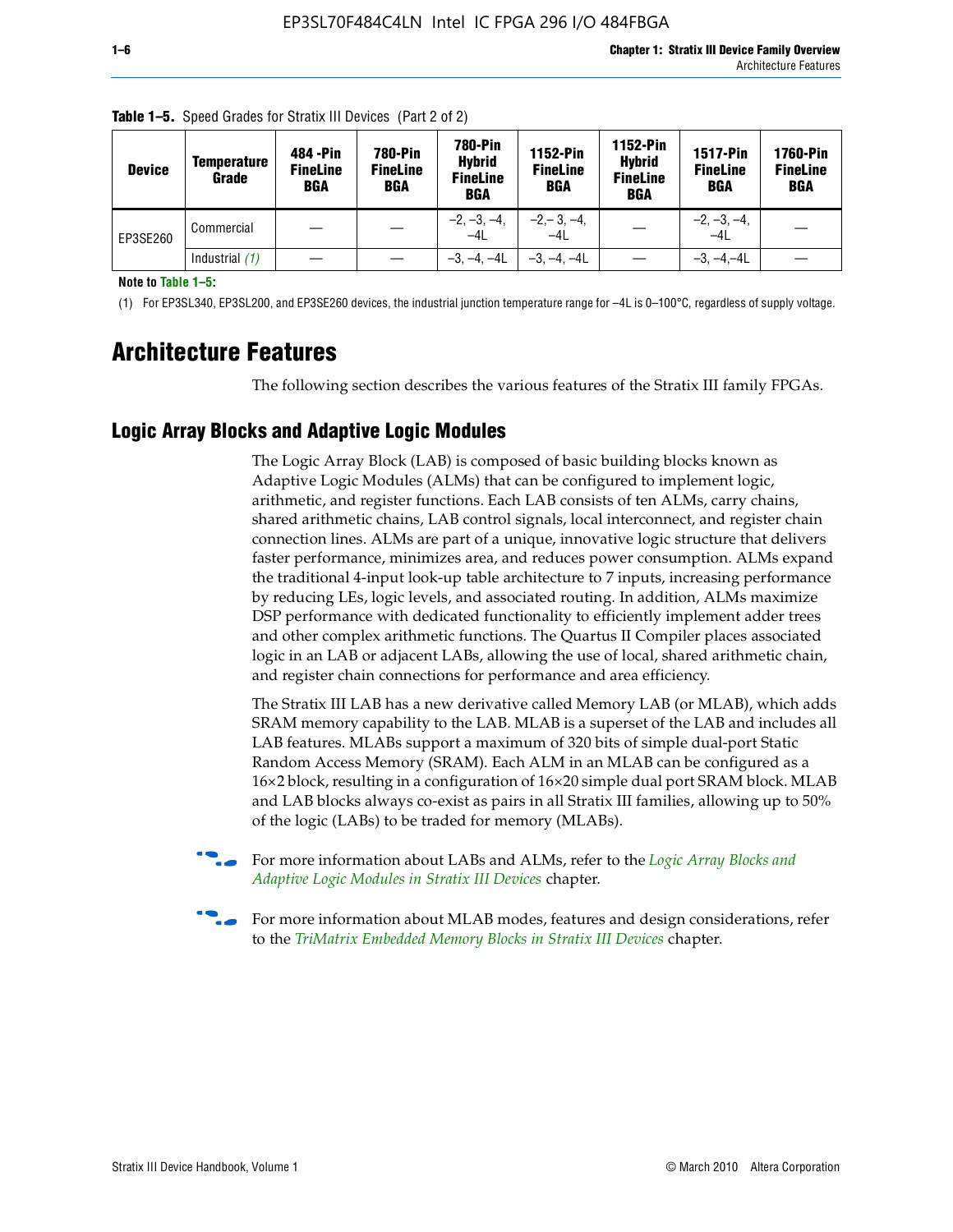#### **MultiTrack Interconnect**

In the Stratix III architecture, connections between ALMs, TriMatrix memory, DSP blocks, and device I/O pins are provided by the MultiTrack interconnect structure with DirectDrive technology. The MultiTrack interconnect consists of continuous, performance-optimized row and column interconnects that span fixed distances. A routing structure with fixed length resources for all devices allows predictable and repeatable performance when migrating through different device densities. The MultiTrack interconnect provides 1-hop connection to 34 adjacent LABs, 2-hop connections to 96 adjacent LABs and 3-hop connections to 160 adjacent LABs.

DirectDrive technology is a deterministic routing technology that ensures identical routing resource usage for any function regardless of placement in the device. The MultiTrack interconnect and DirectDrive technology simplify the integration stage of block-based designing by eliminating the reoptimization cycles that typically follow design changes and additions. The Quartus II Compiler also automatically places critical design paths on faster interconnects to improve design performance.

f For more information, refer to the *[MultiTrack Interconnect in Stratix III Devices](http://www.altera.com/literature/hb/stx3/stx3_siii51003.pdf)* chapter.

#### **TriMatrix Embedded Memory Blocks**

TriMatrix embedded memory blocks provide three different sizes of embedded SRAM to efficiently address the needs of Stratix III FPGA designs. TriMatrix memory includes the following blocks:

- 320-bit MLAB blocks optimized to implement filter delay lines, small FIFO buffers, and shift registers
- 9-Kbit M9K blocks that can be used for general purpose memory applications
- 144-Kbit M144K blocks that are ideal for processor code storage, packet and video frame buffering

Each embedded memory block can be independently configured to be a single- or dual-port RAM, ROM, or shift register via the Quartus II MegaWizard™ Plug-In Manager. Multiple blocks of the same type can also be stitched together to produce larger memories with minimal timing penalty. TriMatrix memory provides up to 16,272 Kbits of embedded SRAM at up to 600 MHz operation.

For more information about TriMatrix memory blocks, modes, features, and design considerations, refer to the *[TriMatrix Embedded Memory Blocks in Stratix III Devices](http://www.altera.com/literature/hb/stx3/stx3_siii51004.pdf)* chapter.

#### **DSP Blocks**

Stratix III devices have dedicated high-performance digital signal processing (DSP) blocks optimized for DSP applications requiring high data throughput. Stratix III devices provide you with the ability to implement various high-performance DSP functions easily. Complex systems such as WiMAX, 3GPP WCDMA, CDMA2000, voice over Internet Protocol (VoIP), H.264 video compression, and high-definition television (HDTV) require high-performance DSP blocks to process data. These system designs typically use DSP blocks to implement finite impulse response (FIR) filters, complex FIR filters, infinite impulse response (IIR) filters, fast Fourier transform (FFT) functions, and discrete cosine transform (DCT) functions.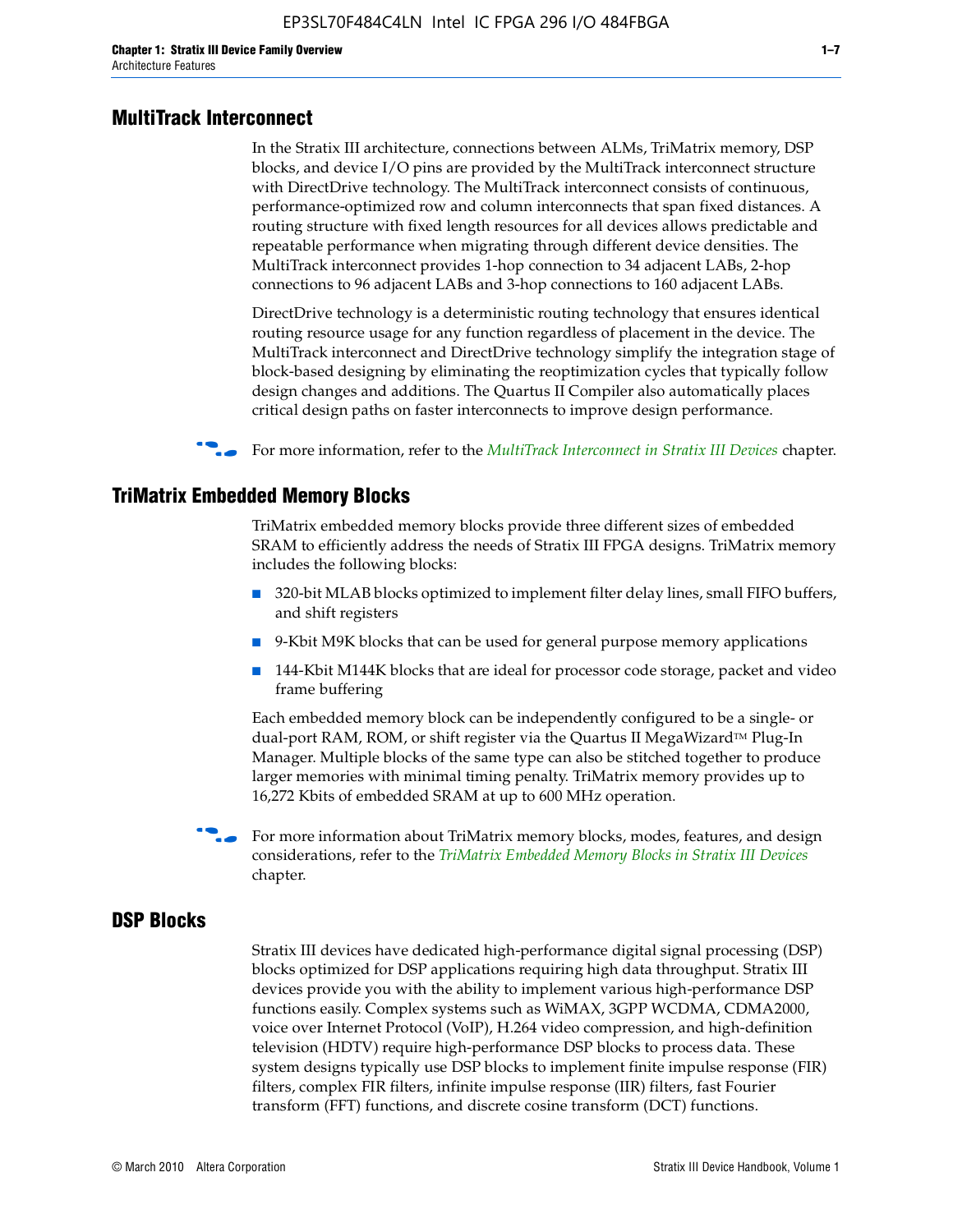Stratix III devices have up to 112 DSP blocks. The architectural highlights of the Stratix III DSP block are the following:

- High-performance, power optimized, fully pipelined multiplication operations
- Native support for 9-bit, 12-bit, 18-bit, and 36-bit word lengths
- Native support for 18-bit complex multiplications
- Efficient support for floating point arithmetic formats (24-bit for Single Precision and 53-bit for Double Precision)
- Signed and unsigned input support
- Built-in addition, subtraction, and accumulation units to efficiently combine multiplication results
- Cascading 18-bit input bus to form tap-delay lines
- Cascading 44-bit output bus to propagate output results from one block to the next block
- Rich and flexible arithmetic rounding and saturation units
- Efficient barrel shifter support
- Loopback capability to support adaptive filtering

DSP block multipliers can optionally feed an adder/subtractor or accumulator in the block depending on user configuration. This option saves ALM routing resources and increases performance, because all connections and blocks are inside the DSP block. Additionally, the DSP Block input registers can efficiently implement shift registers for FIR filter applications, and the Stratix III DSP blocks support rounding and saturation. The Quartus II software includes megafunctions that control the mode of operation of the DSP blocks based on user parameter settings.

f For more information, refer to the *[DSP Blocks in Stratix III Devices](http://www.altera.com/literature/hb/stx3/stx3_siii51005.pdf)* chapter.

#### **Clock Networks and PLLs**

Stratix III devices provide dedicated Global Clock Networks (GCLKs), Regional Clock Networks (RCLKs), and Periphery Clock Networks (PCLKs). These clocks are organized into a hierarchical clock structure that provides up to 104 unique clock domains (16 GCLK + 88 RCLK) within the Stratix III device and allows for up to 38 (16 GCLK + 22 RCLK) unique GCLK/RCLK clock sources per device quadrant.

Stratix III devices deliver abundant PLL resources with up to 12 PLLs per device and up to 10 outputs per PLL. Every output can be independently programmed, creating a unique, customizable clock frequency. Inherent jitter filtration and fine granularity control over multiply, divide ratios, and dynamic phase-shift reconfiguration provide the high-performance precision required in today's high-speed applications. Stratix III PLLs are feature rich, supporting advanced capabilities such as clock switchover, reconfigurable phase shift, PLL reconfiguration, and reconfigurable bandwidth. PLLs can be used for general-purpose clock management supporting multiplication, phase shifting, and programmable duty cycle. Stratix III PLLs also support external feedback mode, spread-spectrum input clock tracking, and post-scale counter cascading.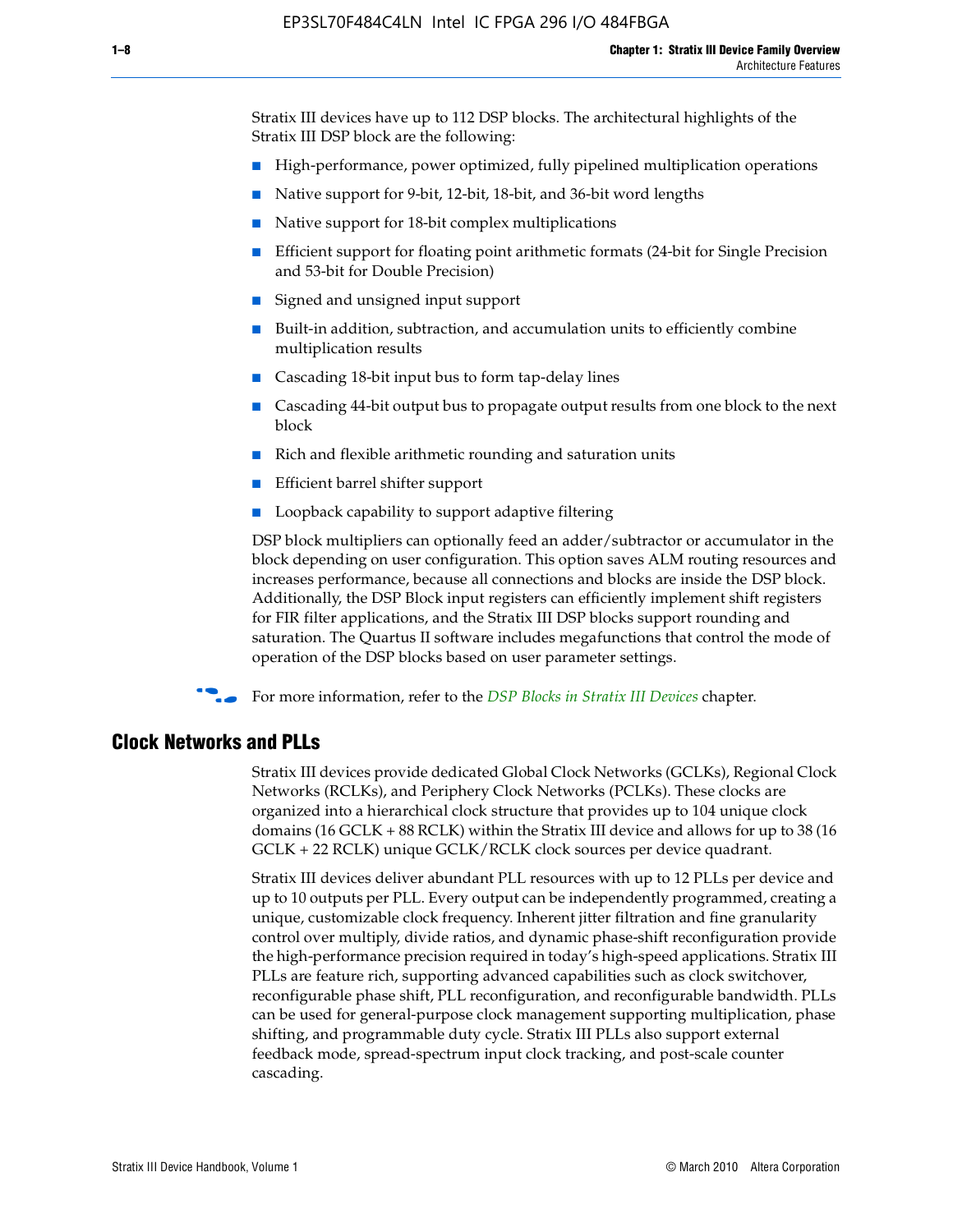f For more information, refer to the *[Clock Networks and PLLs in Stratix III Devices](http://www.altera.com/literature/hb/stx3/stx3_siii51006.pdf)* chapter.

#### **I/O Banks and I/O Structure**

Stratix III devices contain up to 24 modular I/O banks, each of which contains 24, 32, 36, 40, or 48 I/Os. This modular bank structure improves pin efficiency and eases device migration. The I/O banks contain circuitry to support external memory interfaces at speeds up to 533 MHz and high-speed differential I/O interfaces meeting up to 1.6 Gbps performance. It also supports high-speed differential inputs and outputs running at speeds up to 800 MHz.

Stratix III devices support a wide range of industry I/O standards, including single-ended, voltage referenced single-ended, and differential I/O standards. The Stratix III I/O supports programmable bus hold, programmable pull-up resistor, programmable slew rate, programmable drive strength, programmable output delay control, and open-drain output. Stratix III devices also support on-chip series  $(R<sub>s</sub>)$  and on-chip parallel  $(R_T)$  termination with auto calibration for single-ended I/O standards and on-chip differential termination  $(R_D)$  for LVDS I/O standards on Left/Right I/O banks. Dynamic OCT is also supported on bi-directional I/O pins in all I/O banks.

**For more information, refer to the** *[Stratix III Device I/O Features](http://www.altera.com/literature/hb/stx3/stx3_siii51007.pdf)* **chapter.** 

#### **External Memory Interfaces**

The Stratix III I/O structure has been completely redesigned to provide flexibility and enable high-performance support for existing and emerging external memory standards such as DDR, DDR2, DDR3, QDR II, QDR II+, and RLDRAM II at frequencies of up to 533 MHz.

Packed with features such as dynamic on-chip termination, trace mismatch compensation, read/write leveling, half-rate registers, and 4-to 36-bit programmable DQ group widths, Stratix III I/Os supply the built-in functionality required for rapid and robust implementation of external memory interfaces. Double data-rate support is found on all sides of the Stratix III device. Stratix III devices provide an efficient architecture to quickly and easily fit wide external memory interfaces exactly where you want them.

A self-calibrating soft IP core (ALTMEMPHY), optimized to take advantage of the Stratix III device I/O, along with the Quartus II timing analysis tool (TimeQuest), provide the total solution for the highest reliable frequency of operation across process voltage and temperature.

f For more information about external memory interfaces, refer to the *[External Memory](http://www.altera.com/literature/hb/stx3/stx3_siii51008.pdf)  [Interfaces in Stratix III Devices](http://www.altera.com/literature/hb/stx3/stx3_siii51008.pdf)* chapter.

#### **High-Speed Differential I/O Interfaces with DPA**

Stratix III devices contain dedicated circuitry for supporting differential standards at speeds up to 1.6 Gbps. The high-speed differential I/O circuitry supports the following high-speed I/O interconnect standards and applications: Utopia IV, SPI-4.2, SFI-4, 10 Gigabit Ethernet XSBI, Rapid I/O, and NPSI. Stratix III devices support 2×, 4×, 6×, 7×, 8×, and 10× SERDES modes for high-speed differential I/O interfaces and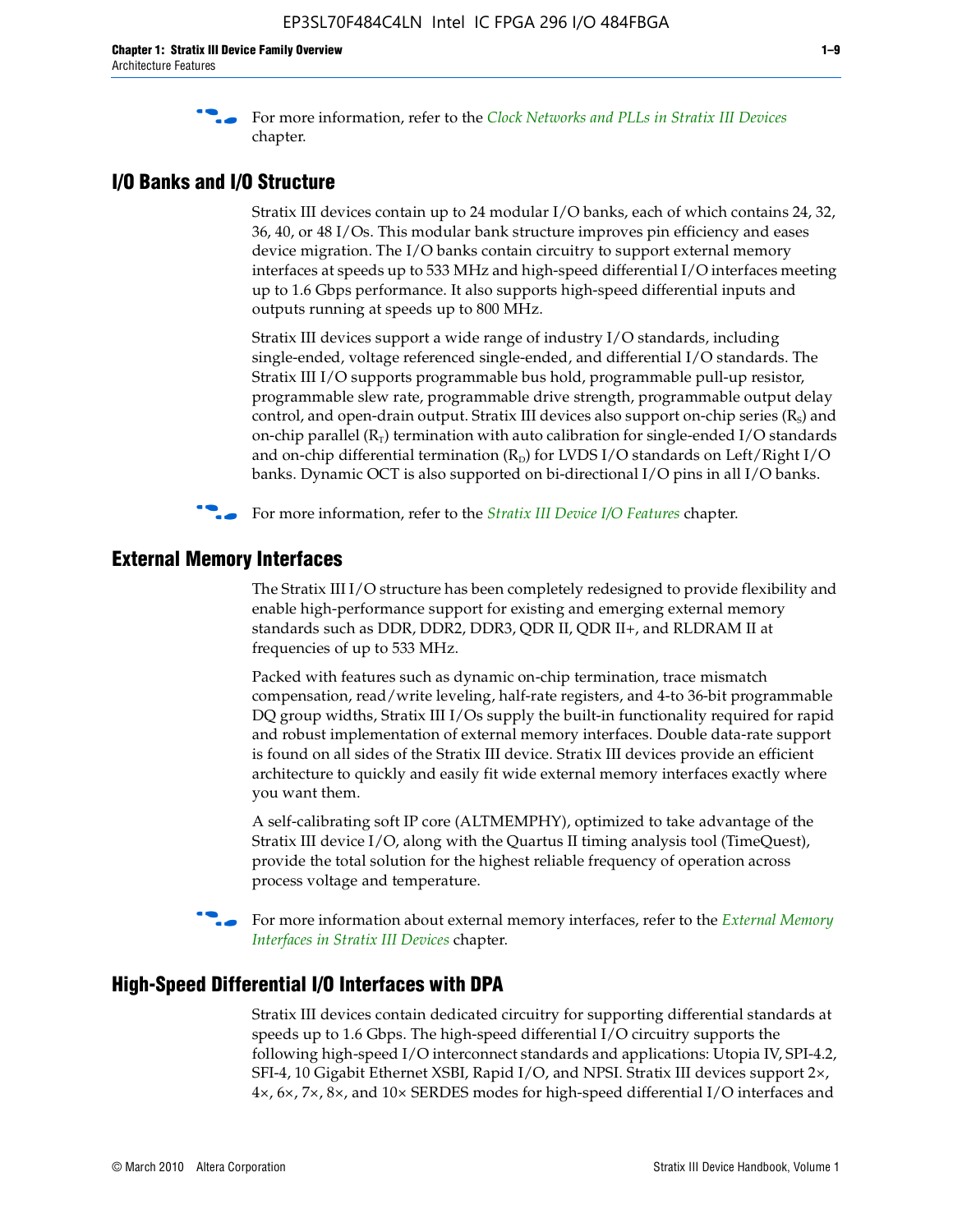4×, 6×, 7×, 8×, and 10× SERDES modes when using the dedicated DPA circuitry. DPA minimizes bit errors, simplifies PCB layout and timing management for high-speed data transfer, and eliminates channel-to-channel and channel-to-clock skew in high-speed data transmission systems. Soft CDR can also be implemented, enabling low-cost 1.6-Gbps clock embedded serial links.

Stratix III devices have the following dedicated circuitry for high-speed differential I/O support:

- Differential I/O buffer
- Transmitter serializer
- Receiver deserializer
- Data realignment
- Dynamic phase aligner (DPA)
- Soft CDR functionality
- Synchronizer (FIFO buffer)
- PLLs

**for more information, refer to the** *High Speed Differential I/O Interfaces with DPA in [Stratix III Devices](http://www.altera.com/literature/hb/stx3/stx3_siii51009.pdf)* chapter.

#### **Hot Socketing and Power-On Reset**

Stratix III devices are hot-socketing compliant. Hot socketing is also known as hot plug-in or hot swap, and power sequencing support without the use of any external devices. Robust on-chip hot-socketing and power-sequencing support ensures proper device operation independent of the power-up sequence. You can insert or remove a Stratix III board in a system during system operation without causing undesirable effects to the running system bus or the board that was inserted into the system.

The hot-socketing feature makes it easier to use Stratix III devices on PCBs that also contain a mixture of 3.3-V, 3.0-V, 2.5-V, 1.8-V, 1.5-V, and 1.2-V devices. With the Stratix III hot socketing feature, you do not need to ensure a specific power-up sequence for each device on the board.

f For more information, refer to the *[Hot Socketing and Power-On Reset in Stratix III](http://www.altera.com/literature/hb/stx3/stx3_siii51010.pdf)  [Device](http://www.altera.com/literature/hb/stx3/stx3_siii51010.pdf)s* chapter.

#### **Configuration**

Stratix III devices are configured using one of the following four configuration schemes:

- Fast passive parallel (FPP)
- Fast active serial (AS)
- Passive serial (PS)
- Joint Test Action Group (JTAG)

All configuration schemes use either an external controller (for example, a  $MAX<sup>®</sup>$  II device or microprocessor), a configuration device, or a download cable.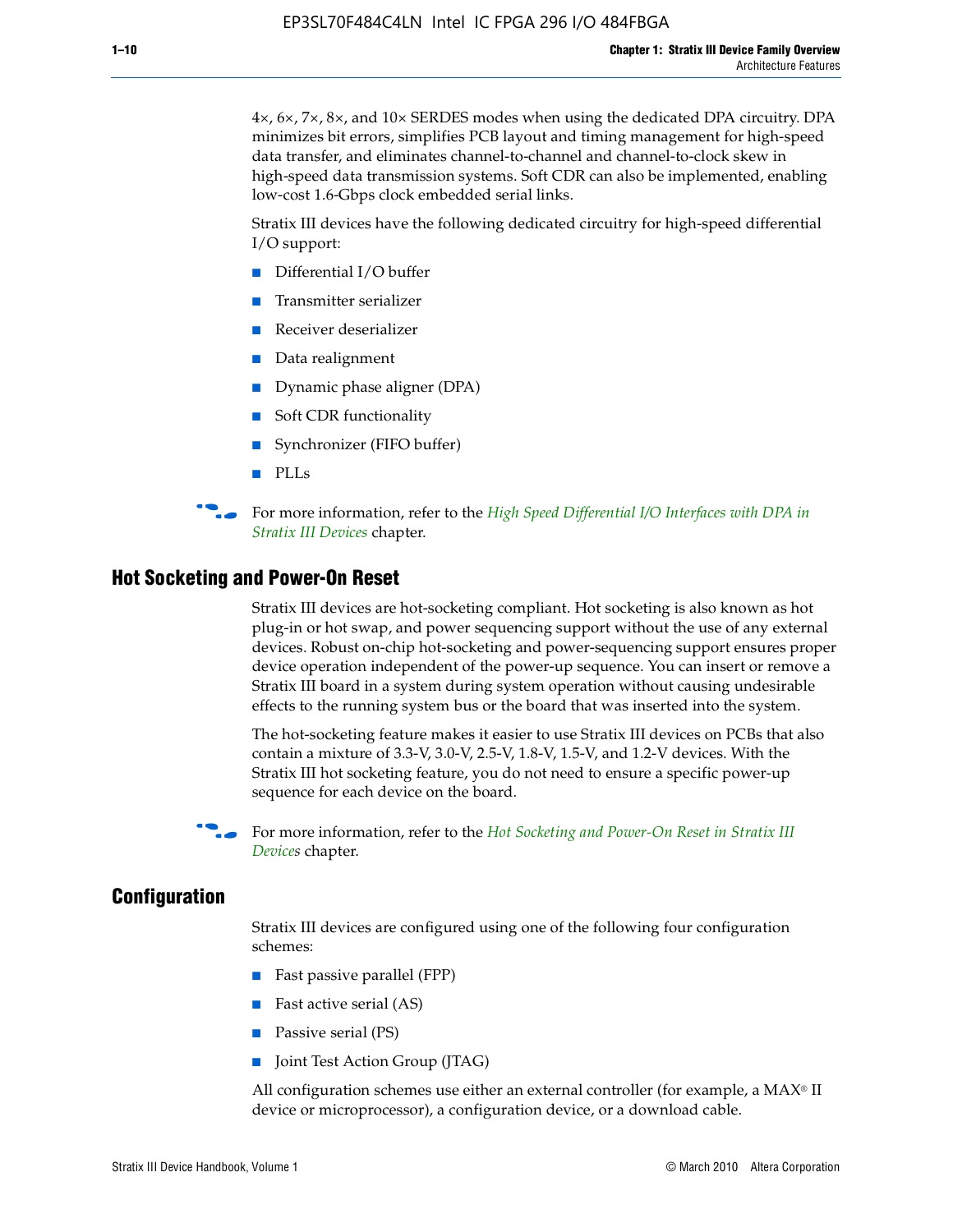Stratix III devices support configuration data decompression, which saves configuration memory space and time. This feature allows you to store compressed configuration data in configuration devices or other memory and transmit this compressed bitstream to Stratix III devices. During configuration, the Stratix III device decompresses the bitstream in real time and programs its SRAM cells.

Stratix III devices support decompression in the FPP when using a MAX II device/microprocessor plus flash, fast AS, and PS configuration schemes. The Stratix III decompression feature is not available in the FPP when using the enhanced configuration device and JTAG configuration schemes.

For more information, refer to the *[Configuring Stratix III Devices](http://www.altera.com/literature/hb/stx3/stx3_siii51011.pdf)* chapter.

#### **Remote System Upgrades**

Stratix III devices feature remote system upgrade capability, allowing error-free deployment of system upgrades from a remote location securely and reliably. Soft logic (either the Nios embedded processor or user logic) implemented in a Stratix III device can download a new configuration image from a remote location, store it in configuration memory, and direct the dedicated remote system upgrade circuitry to initiate a reconfiguration cycle. The dedicated circuitry performs error detection during and after the configuration process, and can recover from an error condition by reverting back to a safe configuration image, and provides error status information. This dedicated remote system upgrade circuitry is unique to Stratix series FPGAs and helps to avoid system downtime.



**For more information, refer to the** *[Remote System Upgrades with Stratix III Devices](http://www.altera.com/literature/hb/stx3/stx3_siii51012.pdf)* chapter.

#### **IEEE 1149.1 (JTAG) Boundary-Scan Testing**

Stratix III devices support the JTAG IEEE Std. 1149.1 specification. The Boundary-Scan Test (BST) architecture offers the capability to test pin connections without using physical test probes and capture functional data while a device is operating normally. Boundary-scan cells in the Stratix III device can force signals onto pins or capture data from pin or logic array signals. Forced test data is serially shifted into the boundary-scan cells. Captured data is serially shifted out and externally compared to expected results. In addition to BST, you can use the IEEE Std. 1149.1 controller for Stratix III device in-circuit reconfiguration (ICR).

For more information, refer to the *IEEE 1149.1 (JTAG) Boundary Scan Testing in [Stratix III Devices](http://www.altera.com/literature/hb/stx3/stx3_siii51013.pdf)* chapter.

#### **Design Security**

Stratix III devices are high-density, high-performance FPGAs with support for 256-bit volatile and non-volatile security keys to protect designs against copying, reverse engineering, and tampering. Stratix III devices have the ability to decrypt a configuration bitstream using the Advanced Encryption Standard (AES) algorithm, an industry standard encryption algorithm that is FIPS-197 certified and requires a 256-bit security key.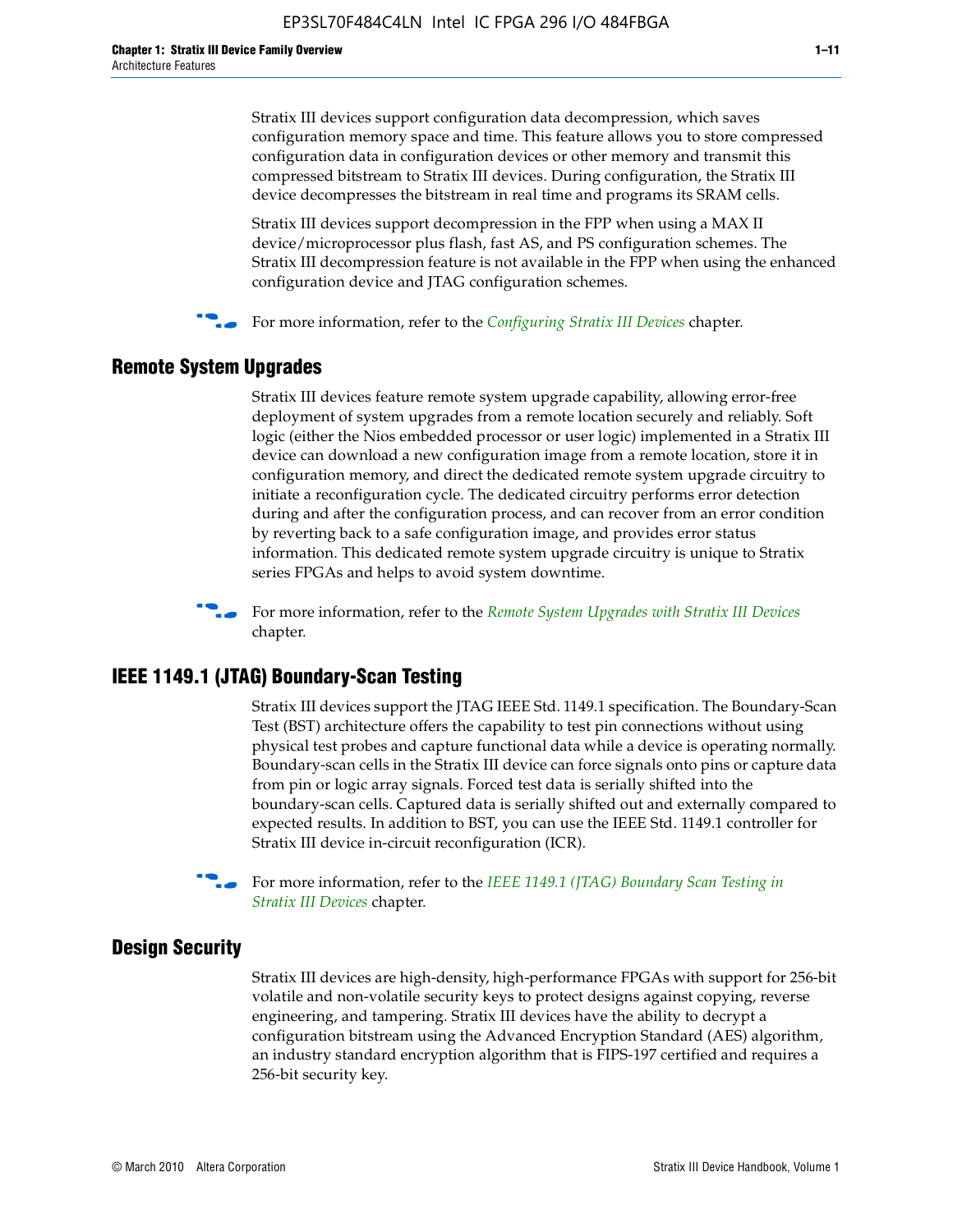The design security feature is available when configuring Stratix III FPGAs using the fast passive parallel (FPP) configuration mode with an external host (such as a MAX II device or microprocessor), or when using fast active serial (AS) or passive serial (PS) configuration schemes.

f For more information about the design security feature, refer to the *[Design Security in](http://www.altera.com/literature/hb/stx3/stx3_siii51014.pdf)  [Stratix III Devices](http://www.altera.com/literature/hb/stx3/stx3_siii51014.pdf)* chapter.

#### **SEU Mitigation**

Stratix III devices have built-in error detection circuitry to detect data corruption due to soft errors in the configuration random-access memory (CRAM) cells. This feature allows all CRAM contents to be read and verified continuously during user mode operation to match a configuration-computed CRC value. The enhanced CRC circuit and frame-based configuration architecture allows detection and location of multiple, single, and adjacent bit errors which, in conjunction with a soft circuit supplied as a reference design, allows don't-care soft errors in the CRAM to be ignored during device operation. This provides a steep decrease in the effective soft error rate, increasing system reliability.

On-chip memory block SEU mitigation is also offered using the ninth bit and a configurable megafunction in the Quartus II software for MLAB and M9K blocks while the M144K memory blocks have built-in error correction code (ECC) circuitry.

For more information about the dedicated error detection circuitry, refer to the *SEU [Mitigation in Stratix III Devices](http://www.altera.com/literature/hb/stx3/stx3_siii51015.pdf)* chapter.

#### **Programmable Power**

Stratix III delivers Programmable Power, the only FPGA with user programmable power options balancing today's power and performance requirements. Stratix III devices utilize the most advanced power-saving techniques, including a variety of process, circuit, and architecture optimizations and innovations. In addition, user controllable power reduction techniques provide an optimal balance of performance and power reduction specific for each design configured into the Stratix III FPGA. The Quartus II software (starting from version 6.1) automatically optimizes designs to meet the performance goals while simultaneously leveraging the programmable power-saving options available in the Stratix III FPGA without the need for any changes to the design flow.

For more information about Programmable Power in Stratix III devices, refer to the following documents:

- *[Programmable Power and Temperature Sensing Diode in Stratix III Devices](http://www.altera.com/literature/hb/stx3/stx3_siii51016.pdf)* chapter
- *[AN 437: Power Optimization in Stratix III FPGAs](http://www.altera.com/literature/an/AN437.pdf)*
- *[Stratix III Programmable Power White Paper](http://www.altera.com/literature/wp/wp-01006.pdf)*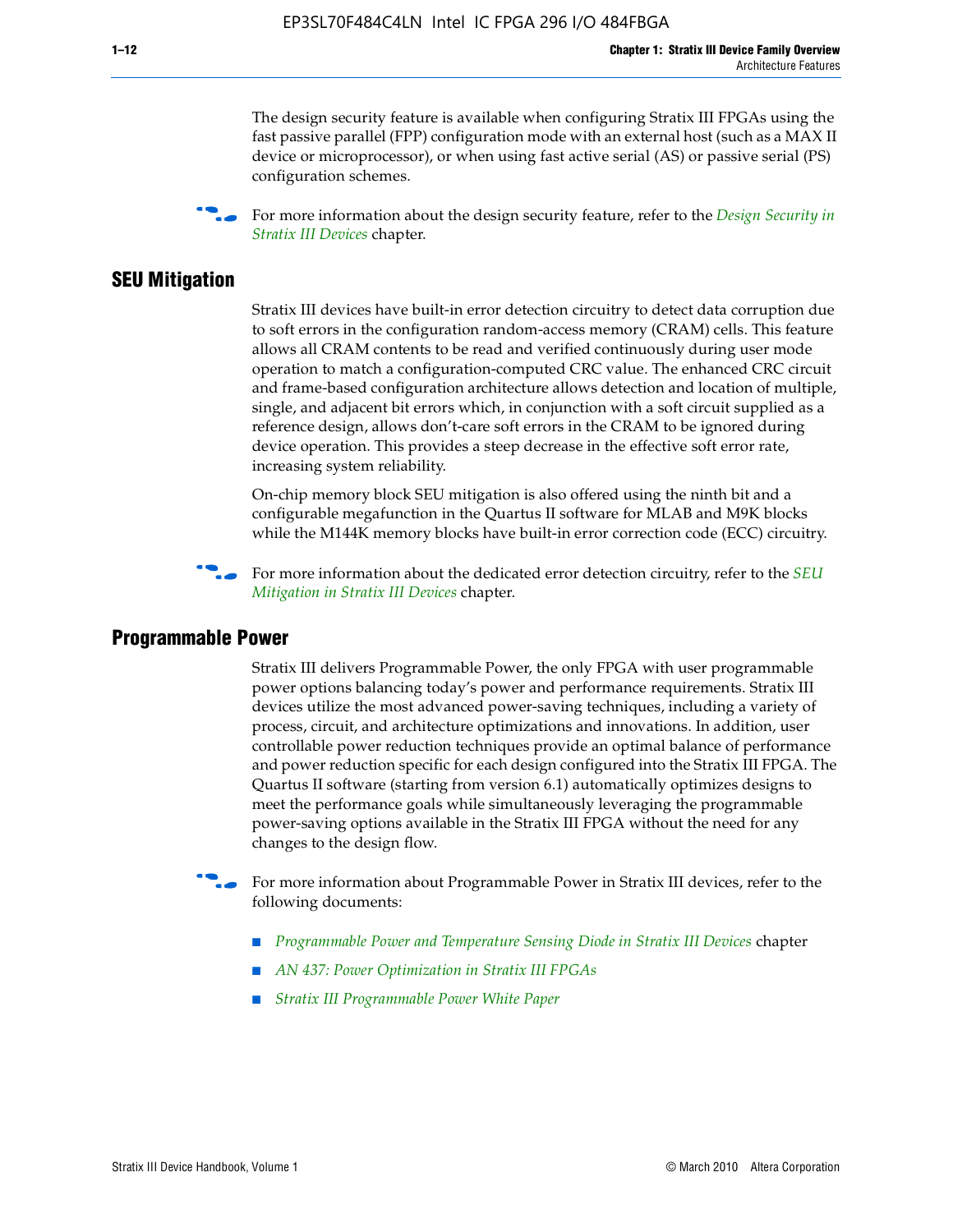#### **Signal Integrity**

Stratix III devices simplify the challenge of signal integrity through a number of chip, package, and board level enhancements to enable efficient high-speed data transfer into and out of the device. These enhancements include:

- 8:1:1 user I/O/Gnd/V<sub>cc</sub> ratio to reduce the loop inductance in the package
- Dedicated power supply for each I/O bank, limit of I/Os is 24 to 48 I/Os per bank, to help limit simultaneous switching noise
- Programmable slew-rate support with up to four settings to match desired I/O standard, control noise, and overshoot
- Programmable output-current drive strength support with up to six settings to match desired I/O standard performance
- Programmable output-delay support to control rise/fall times and adjust duty cycle, compensate for skew, and reduce simultaneous switching outputs (SSO) noise
- Dynamic OCT with auto calibration support for series and parallel OCT and differential OCT support for LVDS I/O standard on the left/right banks
- For mor[e](http://www.altera.com/literature/hb/qts/quartusii_handbook.pdf) information about SI support in the Quartus II software, refer to the *[Quartus II Handbook](http://www.altera.com/literature/hb/qts/quartusii_handbook.pdf)*.

For more information about how to use the various configuration, PLL, external memory interfaces, I/O, high-speed differential I/O, power, and JTAG pins, refer to the *[Stratix III Device Family Pin Connection Guidelines](http://www.altera.com/literature/dp/stx3/PCG-01004.pdf)*.

## **Reference and Ordering Information**

The following section describes Stratix III device software support and ordering information.

#### **Software Support**

Stratix III devices are supported by the Altera Quartus II design software, version 6.1 and later, which provides a comprehensive environment for system-on-a-programmable-chip (SOPC) design. The Quartus II software includes HDL and schematic design entry, compilation and logic synthesis, full simulation and advanced timing analysis, SignalTap® II logic analyzer, and device configuration.

**for more information about the [Quartus II](http://www.altera.com/literature/hb/qts/quartusii_handbook.pdf) software features, refer to the** *Quartus II* **<b>For all 2** *[Handbook](http://www.altera.com/literature/hb/qts/quartusii_handbook.pdf)*.

The Quartus II software supports a variety of operating systems. The specific operating system for the Quartus II software can be obtained from the Quartus II **Readme.txt** file or the *[Operating System Support](http://www.altera.com/support/software/os_support/oss-index.html)* section of the Altera website. It also supports seamless integration with industry-leading EDA tools through the NativeLink® interface.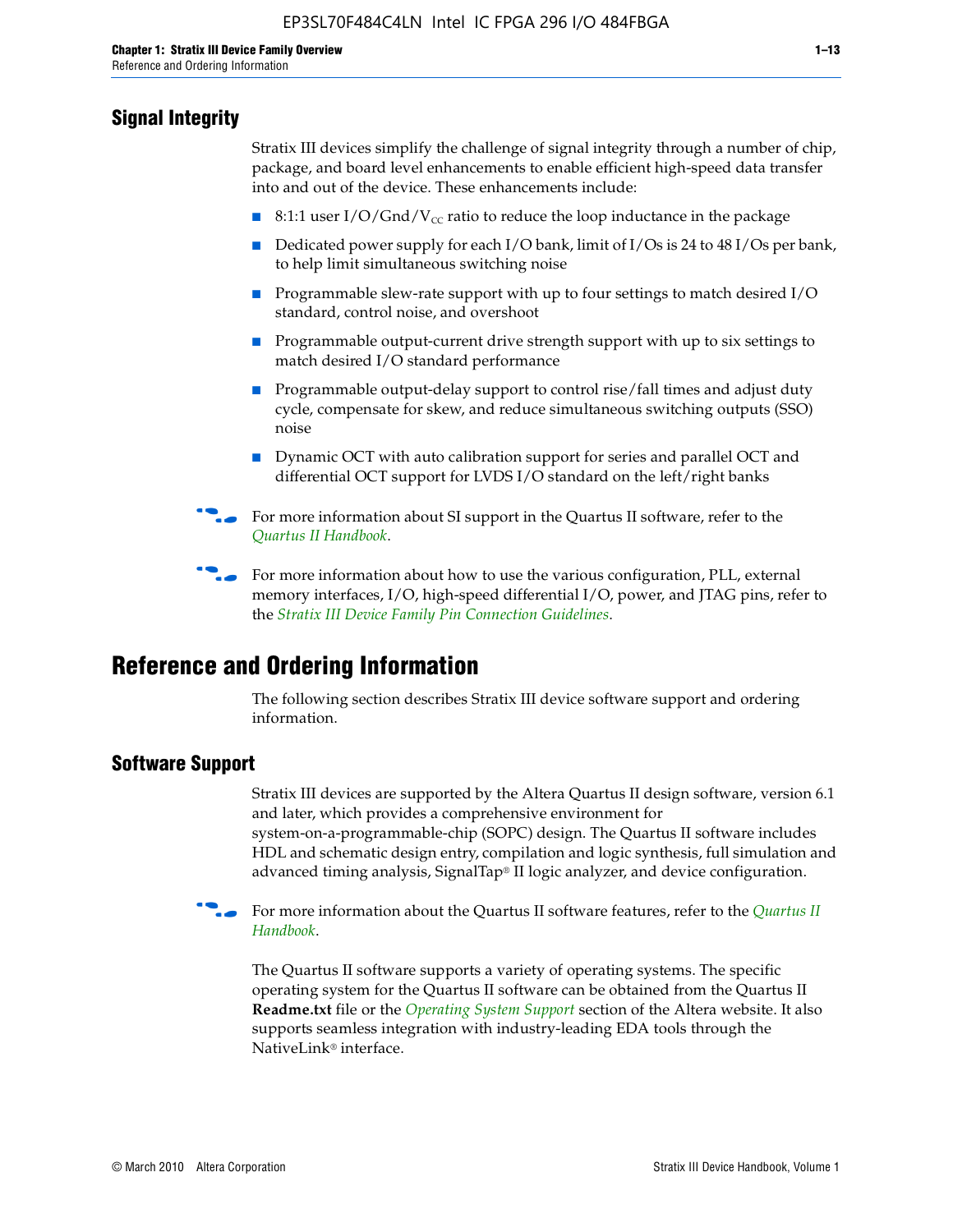#### **Ordering Information**

Figure 1–1 shows the ordering codes for Stratix III devices.

For more information about a specific package, refer to the *Stratix III Device Package [Information](http://www.altera.com/literature/hb/stx3/stx3_siii51017.pdf)* chapter.





## **[C](http://www.altera.com/literature/hb/stx3/stx3_siii51012.pdf)hapter Revision History**

Table 1–6 lists the revision history for this chapter.

| <b>Table 1–6.</b> Chapter Revision History (Part 1 of 2) |  |  |  |  |  |
|----------------------------------------------------------|--|--|--|--|--|
|----------------------------------------------------------|--|--|--|--|--|

| <b>Date</b>       | <b>Version</b> | <b>Changes Made</b>                                          |
|-------------------|----------------|--------------------------------------------------------------|
|                   |                | Updated for the Quartus II software version 9.1 SP2 release: |
| <b>March 2010</b> | 1.8            | <b>u</b> Updated Table $1-2$ .                               |
|                   |                | ■ Updated "I/O Banks and I/O Structure" section.             |
| May 2009          | 1.7            | Updated "Software" and "Signal Integrity" sections.          |
|                   |                | ■ Updated "Features" section.                                |
| February 2009     | 1.6            | <b>u</b> Updated Table $1-1$ .                               |
|                   |                | Removed "Referenced Documents" section.                      |
|                   |                | ■ Updated "Features" section.                                |
| October 2008      | 1.5            | ■ Updated Table $1-1$ and Table $1-5$ .                      |
|                   |                | Updated New Document Format.                                 |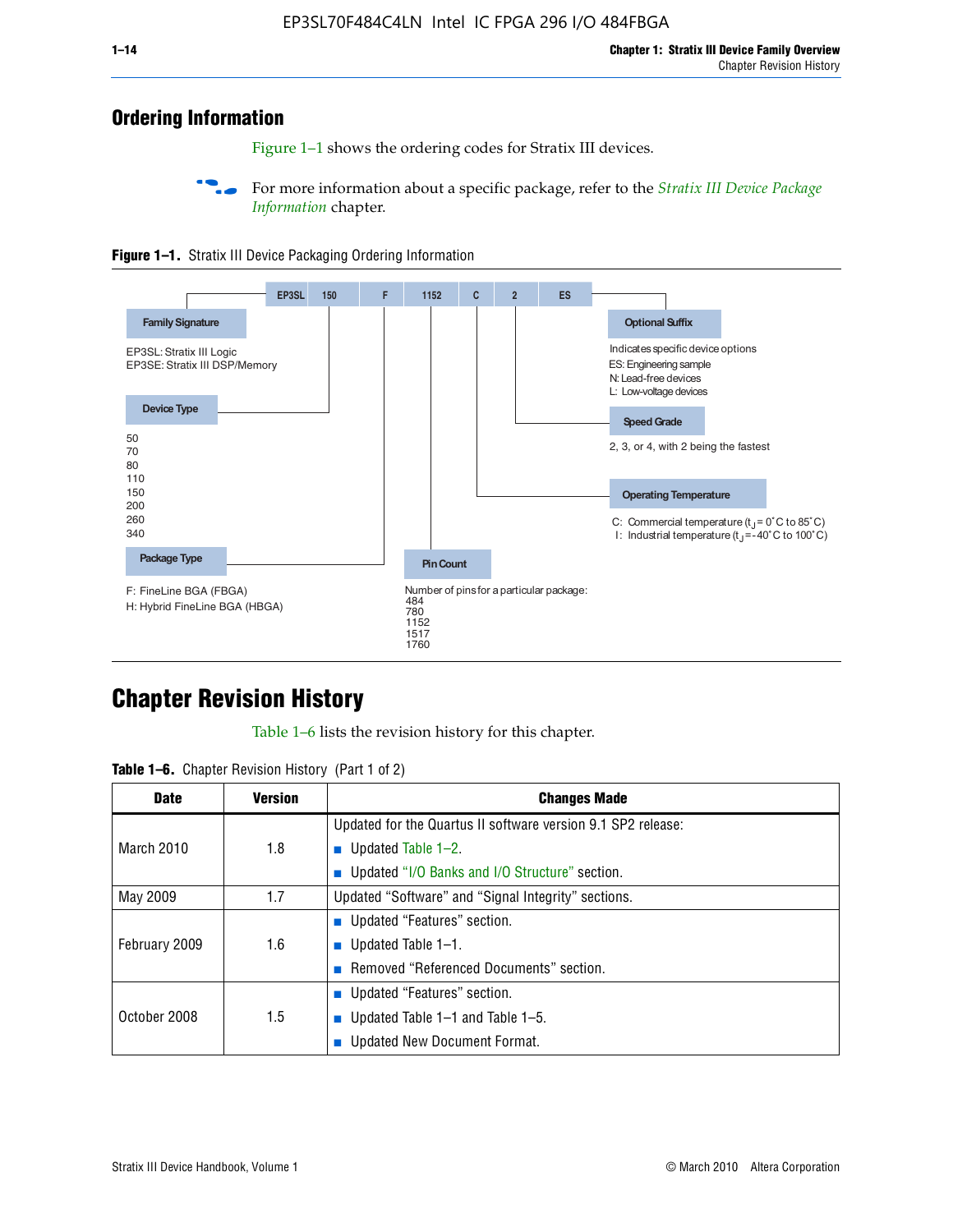| <b>Date</b>   | <b>Version</b> | <b>Changes Made</b>                                                                             |
|---------------|----------------|-------------------------------------------------------------------------------------------------|
|               |                | <b>Updated "Introduction".</b>                                                                  |
|               |                | $\blacksquare$ Updated Table 1-1.                                                               |
|               | 1.4            | <b>Updated Table 1–2.</b>                                                                       |
| May 2008      |                | Added Table 1–5.<br>a.                                                                          |
|               |                | ■ Updated "Reference and Ordering Information".                                                 |
|               |                | Updated package type information in Figure 1-1.                                                 |
| November 2007 | 1.3            | $\blacksquare$ Updated Table 1-1.                                                               |
|               |                | ■ Updated Table $1-2$ .                                                                         |
|               |                | Minor typo fixes.<br>$\sim$                                                                     |
| October 2007  | 1.2            | Added Table 1-4.<br><b>COL</b>                                                                  |
|               |                | Added section "Referenced Documents".                                                           |
|               |                | Added live links for references.                                                                |
| May 2007      | 1.1            | Minor formatting changes, fixed PLL numbers and ALM, LE and MLAB bit counts in<br>Table $1-1$ . |
| November 2006 | 1.0            | Initial Release.                                                                                |